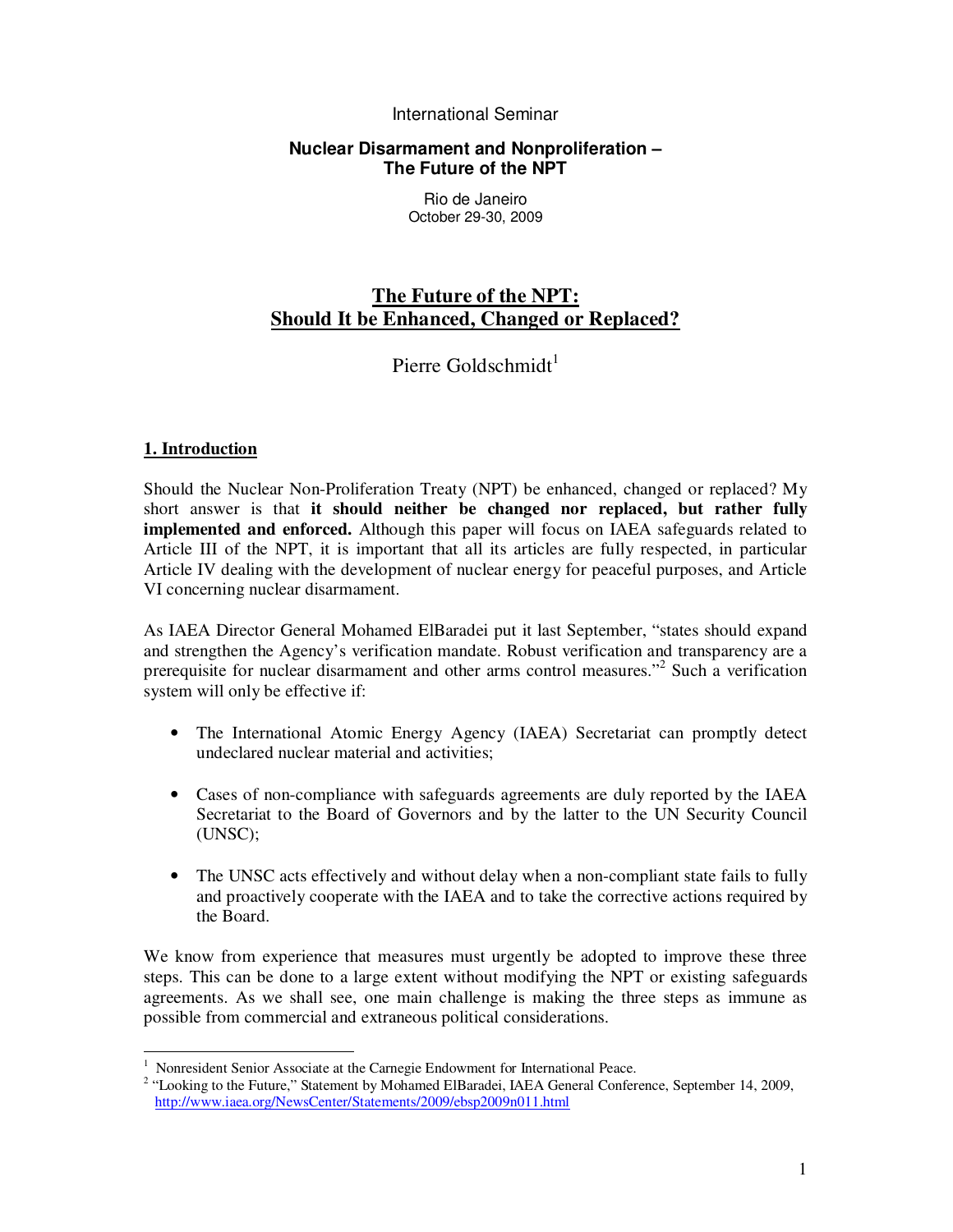# **2. Detecting Undeclared Nuclear Material and Activities**

We will consider here the following points: the necessity for states to have an Additional Protocol in force and to provide early design information; the merits of special inspections when requests for voluntary access are denied; and the need for IAEA member states to systematically provide relevant information to the Secretariat.

# **The Additional Protocol**

As has been made abundantly clear on many occasions by the IAEA Director General, "*without the measures provided for in the Model Additional Protocol<sup>3</sup> being implemented, the Agency is not able to provide credible assurance of the absence of undeclared nuclear material and activities for the State as a whole*."<sup>4</sup>

Over the last ten years, the IAEA General Conference has adopted resolutions requesting "*all concerned States and all Parties to safeguards agreements which have not yet done so to sign additional protocol promptly,"* and since September 2004 added the request *"to bring them into force as soon as possible, in conformity with their national legislation.*" 5

As of August 2009, six non-nuclear-weapon states (NNWSs) with significant nuclear activities have not yet signed the Additional Protocol (AP): Algeria, Argentina, Brazil, Egypt, Syria, and Venezuela.<sup>6</sup> Of these states, only Brazil and Argentina are operating sensitive fuel cycle facilities, in particular uranium enrichment plants. It is generally understood that Argentina is ready to sign the AP as soon as Brazil would accede to the protocol, but for obvious reasons (including the difficulty it could pose to ABACC, the Brazilian-Argentine Agency of Nuclear Materials Accounting and Control) Argentina does not wish to sign it alone.

It therefore seems particularly relevant, in the framework of this Conference here in Rio, to try to understand why Brazil has so far refused to sign (and ratify) the AP, and to expose why this policy is weakening the global nonproliferation regime.

Although Brazil undertook nuclear weapons research in the 1980s, since the early 1990s Brazil has unequivocally committed itself to the peaceful development of nuclear energy. It has signed the Quadripartite Agreement with Argentina, the IAEA, and ABACC in December 1991; brought into force the Treaty of Tlatelolco on May 30, 1993; joined the Nuclear Suppliers Group (NSG) in April 1996; and signed and ratified both the NPT<sup>7</sup> and the Comprehensive Test Ban Treaty (CTBT) in 1998.

Speaking of the NSG, it is remarkable that, of its 45 members, Brazil is reportedly the only state opposed to new export guidelines that require recipient states to ratify an AP to their safeguards agreement with the IAEA for the export of any sensitive nuclear equipment,

<sup>&</sup>lt;sup>3</sup> IAEA INFCIRC/540 (Corrected).

<sup>&</sup>lt;sup>4</sup> See the Safeguards Implementation Report for 2008, § 19 GOV/2009/24.

<sup>5</sup> IAEA GC (48)/RES/14, September 24, 2004.

<sup>&</sup>lt;sup>6</sup> Ten NNWSs with significant nuclear activities have signed but not ratified the AP: Belarus, Colombia, Iran, Iraq, Malaysia, Mexico, Morocco, the Philippines, Thailand, and Vietnam. In addition, four non-NPT states have not concluded an AP: India, Israel, Pakistan, and the DPRK.

<sup>7</sup> Three years after Argentina.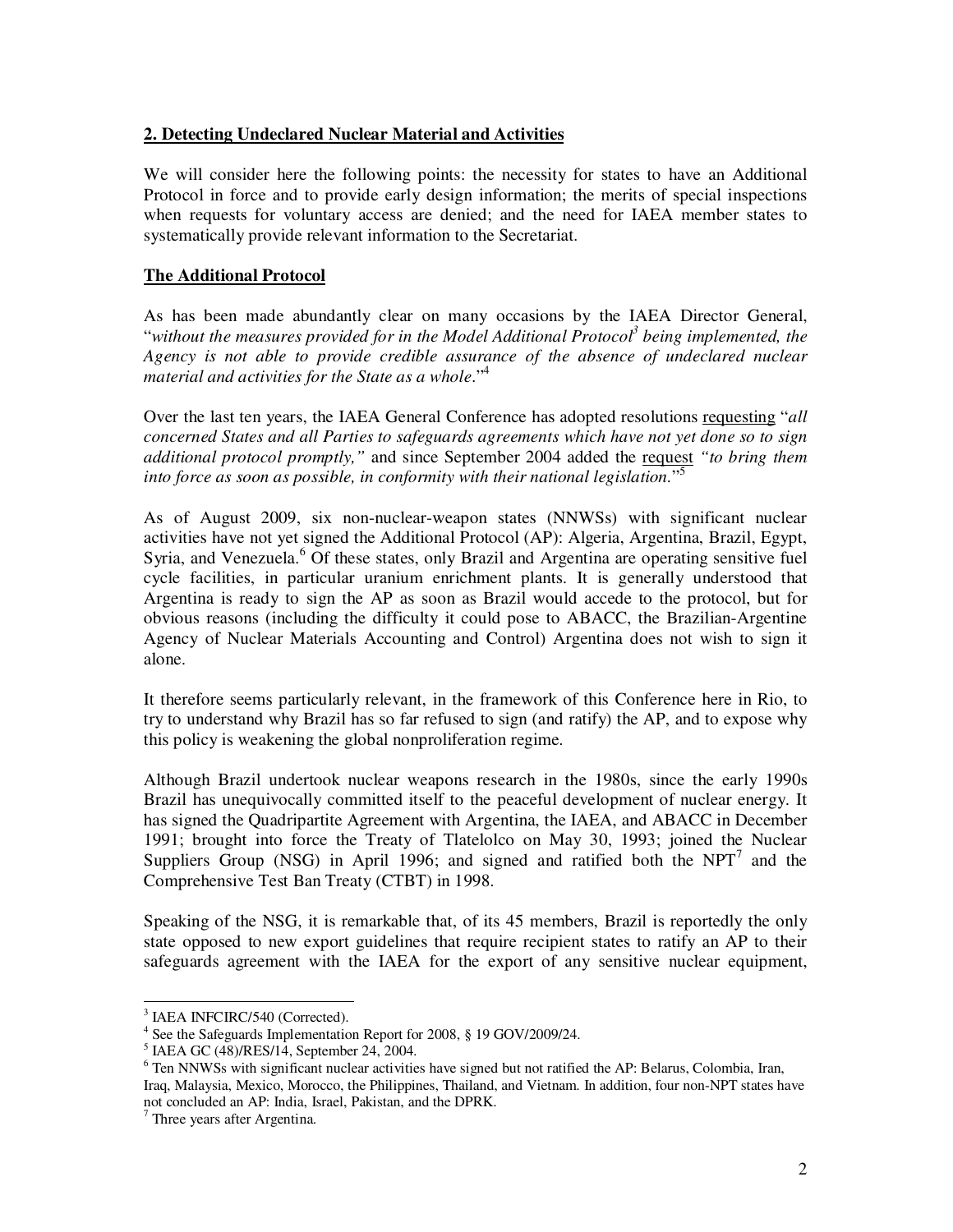technology and material.<sup>8</sup> Brazil's intransigent position on the AP weakens the nonproliferation regime as a whole because the IAEA is not able to provide credible assurance of the absence of undeclared nuclear material and activities in states without an AP in force. At the same time, Brazil indirectly supports Iran (the only other NNWS operating a centrifuge enrichment plant without having ratified the AP), which has been found to be in non-compliance with its safeguards agreement and refuses to comply with both IAEA Board and UNSC resolutions requiring, in particular, that Iran implement the AP.

No one is disputing Brazil's right to develop its peaceful nuclear program, including fuel cycle activities, or its right to construct a nuclear propulsion submarine<sup>9</sup> subject to appropriate safeguards agreements with the IAEA.

So, is Brazil resisting the conclusion of an AP for technical or political reasons, or both?

#### Technical Reasons

1. In April 2004 it was reported that Brazil refused to allow IAEA inspectors full access to the newly developed Resende enrichment facility, citing the need to protect proprietary technical information.<sup>10</sup> Although it appears that "by the end of November 2004, Brasilia reached a compromise agreement with the IAEA,"<sup>11</sup> it is not clear whether this "compromise" is totally satisfying IAEA requirements, nor whether it has been fully implemented. It is also not clear if IAEA inspectors have the necessary access to the cascades of the small Aramar enrichment plant operated by the Brazilian Navy. Could it be that Brazil refuses to ratify the AP in order to protect commercial secrets as has often been claimed? Normally all the sensitive parts of a centrifuge are hidden inside its casing. It is difficult to understand what makes Brazil's centrifuge enrichment facilities so different from similar plants developed and operated in Japan, Germany and the Netherlands which have ratified the AP and placed all their nuclear facilities under IAEA safeguards.

Article 7 of the AP is very clear about the rights of states to request "managed access" arrangements to, inter alia, protect proprietary or commercially sensitive information. To my knowledge, IAEA inspectors have never leaked proprietary technical information about centrifuges or other items.

It has also been speculated that Brazil might reject the AP out of fear that the IAEA could find potentially embarrassing similarities of its centrifuges with early European designs. In my opinion, this is not persuasive because Brazilian safeguards experts know full well that the IAEA Secretariat would have no reason to release such information. $^{12}$ 

 $\overline{a}$ 8 Mark Hibbs, "Concerns about AP Block NSG Consensus on Trade Rules," *NuclearFuel*, January 26, 2009. I have been told that South Africa may have also raised objections to such export conditions, a reversal from its previous position.<br><sup>9</sup> Some experts hex

Some experts have questioned the need (not the right) to develop such a nuclear submarine but France is clearly helping Brazil in achieving that goal as indicated in "Brazil and France Sign Big Arms Deal," *Latin American Herald Tribune*, September 8, 2009, http://www.laht.com/article.asp?ArticleId=343225&CategoryId=14090

<sup>10</sup> Peter Slevin, "Brazil Shielding Uranium Facility," *The Washington Post,* April 4, 2004, A01.

<sup>&</sup>lt;sup>11</sup> Joseph Cirincione, Jon Wolfsthal, and Miriam Rajkumar, *Deadly Arsenals: Nuclear, Biological, and Chemical Threats,* Second Edition (Washington, DC: Carnegie Endowment for International Peace, 2005), p. 399.

<sup>&</sup>lt;sup>12</sup> Such information could be necessary to properly inform the IAEA Board of Governors only in the unlikely event Brazil would deliberately violate its safeguards obligations and does not cooperate with the Agency.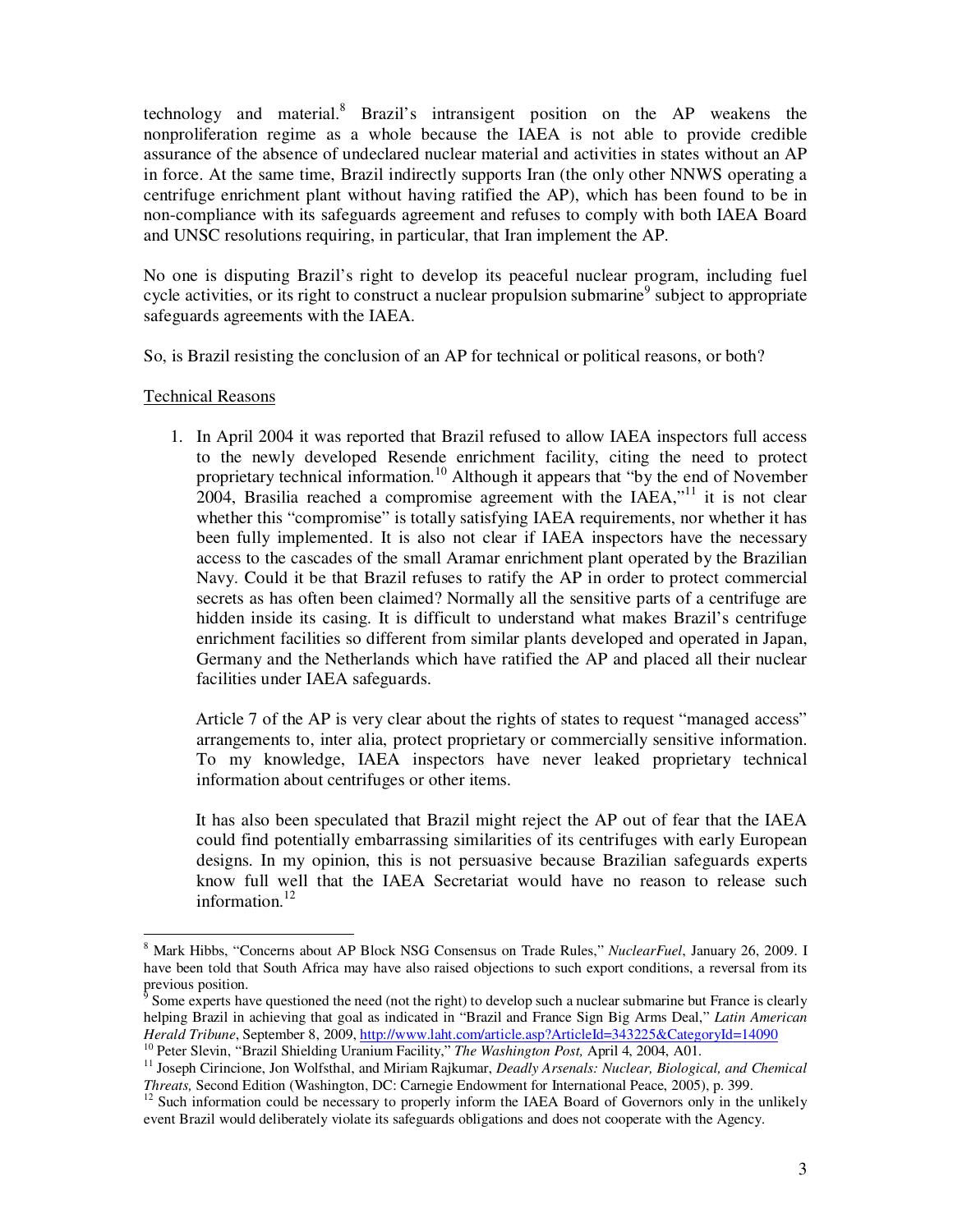2. Could it be that Brazil refuses to ratify the AP out of fear that the Agency might find and release confidential information related to possible nuclear weapons development undertaken before Brazil joined the NPT in 1998? One has to recall that this has not proven to be a problem in the case of South Africa, which manufactured nuclear weapons before joining the NPT in 1991. Nor has it been a problem in the case of Canada, which participated in the Manhattan Project during World War II. The Agency is only interested in confirming that there are **presently** no undeclared nuclear material and activities in Brazil. Full transparency and proactive cooperation with the Agency is what is required to quickly reach such a conclusion once the AP is in force.

#### Political Reasons

 $\ddot{\phantom{a}}$ 

- 1. Brazil has expressed its frustration for what it perceives as an imbalanced implementation of the three pillars of the NPT: nuclear disarmament, nonproliferation, and the peaceful use of nuclear energy. In his written remarks addressed to the participants of the Carnegie International Nonproliferation Conference in April 2009,<sup>13</sup> Foreign Minister Celso Amorim made clear Brazil's frustration that "great emphasis was given to nonproliferation. But nuclear disarmament has received little attention." In all fairness, one has to acknowledge that under President Obama the situation is improving. Moreover, when Brazil was the last major state to ratify the NPT in 1998 it was fully aware of its inherent imbalance.<sup>14</sup> I fully agree with Minister Amorim that "it is urgent that the CTBT enter into force,"<sup>15</sup> but I doubt that Brazil's refusal to conclude the AP is the best way to achieve the necessary progress in nuclear disarmament. On the contrary, I think that Brazil, as any other great power, should lead the world by example, rather than by holding the nonproliferation regime hostage.
- 2. Brazil rightfully insists that nuclear disarmament is a priority and has been critical of the double standard between nuclear "haves" and "have-nots." It is therefore very unfortunate and largely inconsistent with its stated priorities that Brazil voted (caving in to U.S. pressure as so many other states did) for the NSG "Indian exception" which required the unanimity of NSG members. By curbing its rules for satisfying what the U.S. has unilaterally defined as the "special case" of India, the NSG has granted India all the benefits (and more) that are specifically granted, under Article IV of the NPT, to NNWSs which are parties to the Treaty, without requesting from India any commensurate counterbalancing disarmament commitment (such as ratifying the CTBT), not even those required from nuclear-weapon states (NWSs) under the NPT.

It is hard to believe that Brazil, as a most responsible state, could now possibly use the NSG Indian exception as an excuse for not concluding an AP with the IAEA. This position would provide states such as Iran (found to be in "violation of its safeguards

<sup>&</sup>lt;sup>13</sup> Celso Amorim, "Menaces and Promises-Nuclear Weapons, Nuclear Disarmament and the Peaceful Uses of Nuclear Energy," attached to a letter addressed to Jessica Matthews, President of Carnegie Endowment for International Peace.

<sup>&</sup>lt;sup>14</sup> At that time Brazil was also well aware that the IAEA Board of Governors had approved the Model Protocol Additional (INFCIRC/540 corrected).

<sup>&</sup>lt;sup>15</sup> As I made abundantly clear in my testimony before the U.S. House of Representatives in June 2007. See "International Perspectives on Strengthening the Nonproliferation Regime," June 27, 2007, http://www.carnegieendowment.org/publications/index.cfm?fa=view&id=20186&prog=zgp&proj=znpp and, "Saving the NPT and the Nonproliferation Regime in an Era of Nuclear Renaissance," July, 25, 2008,

http://www.carnegieendowment.org/publications/index.cfm?fa=view&id=20321&prog=zgp&proj=znpp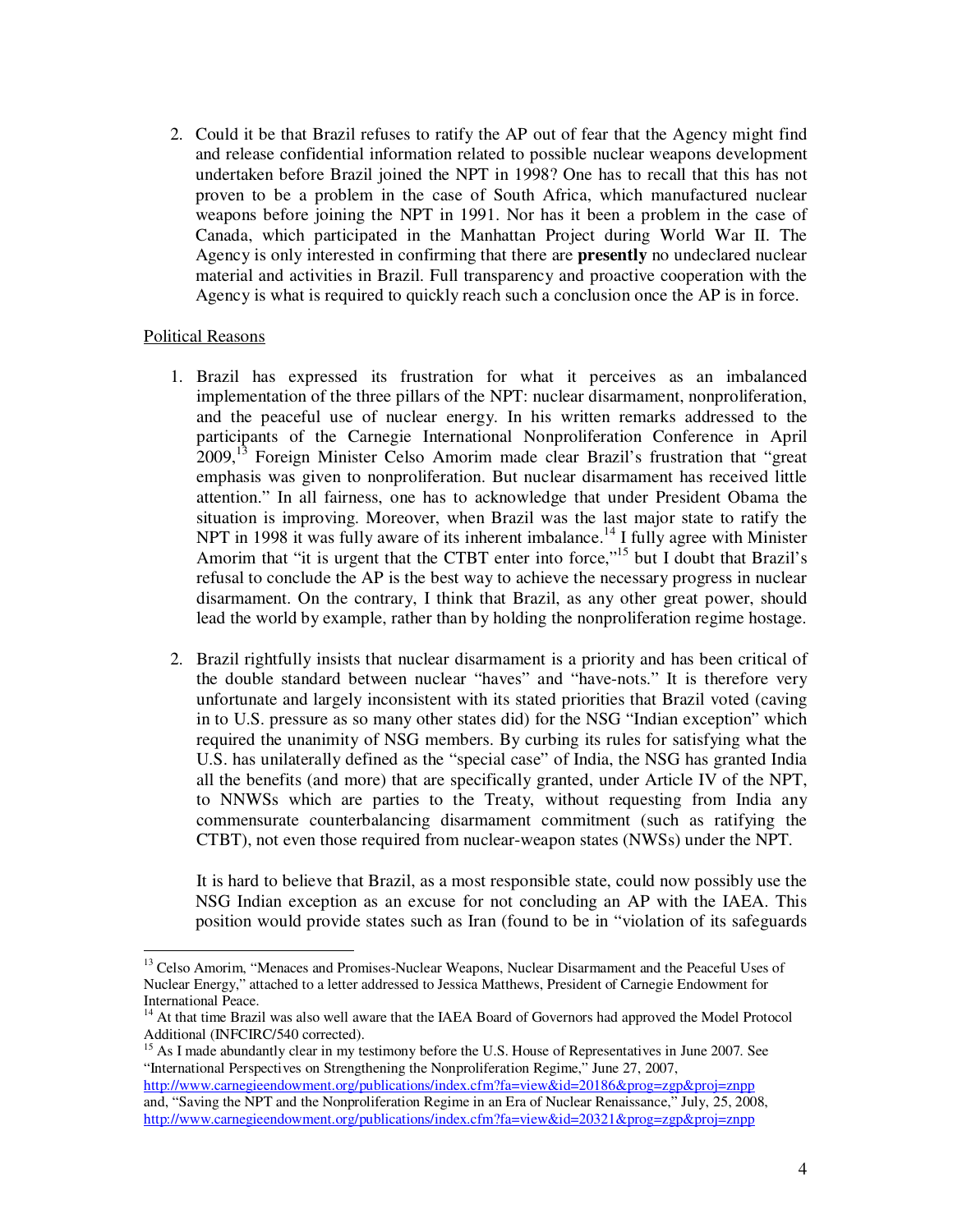agreement"<sup>16</sup>) and Syria (which "severely impeded" Agency's verification activities by "not providing sufficient access to information, locations, equipment or materials $17$ ) with a pretext for not implementing the AP, thereby further eroding the effectiveness of the nonproliferation regime.

The above discussion shows how useful it would be for Brazil to clearly explain what benefit it gains from not concluding the AP and from blocking the NSG from making the AP an export condition for sensitive nuclear fuel cycle-related activities.

## **Special Inspection**

The IAEA has the legal authority, under Comprehensive Safeguards Agreements (CSA), "to conduct special inspections insofar as these relate to the verification of the existence or nonexistence of undeclared activities."<sup>18</sup>

As colleagues and I have recently noted, "Special inspections ought to be a key element of the IAEA's verification regime but they are not. According to public records, this provision has only been invoked in two cases. In 1992 Romania actually asked to be inspected to build confidence that it had abandoned the Ceausescu regime's nuclear weapons programme. A year later, the IAEA asked for a special inspection in North Korea. North Korea refused, touching off a crisis that left the IAEA hesitant to ask for this access elsewhere—including in additional cases in which it was certainly deserved."<sup>19</sup>

In November 2008 the IAEA reported $^{20}$  that Syria had denied the Agency access to three locations, as well as to relevant documentation and information. This noncooperation prevented the Agency from fulfilling its verification responsibilities, including the determination of the origin of manmade uranium particles found at the Dair Alzour site bombed by Israel in September 2007. The report further raised suspicion of large-scale concealment activities based on analysis of satellite imagery.

In its February, June and August  $2009$  reports,<sup>21</sup> the IAEA complained that Syria continues to deny access required by the Agency. It indicated no progress in determining whether the building destroyed by the Israeli raid was a nuclear facility under construction. The origin of the manmade uranium particles also remains in question.

"Syria is the textbook definition of a case in which a special inspection is merited. If the IAEA fails to ask for one<sup>22</sup>, it will hand future states suspected of non-compliance an extraordinarily powerful precedent to use in opposing a special inspection request. IAEA officials regularly complain about their lack of legal authority—and rightly so. But, in this

 $\overline{a}$ <sup>16</sup> "Looking to the Future," Statement by Mohamed ElBaradei, IAEA General Conference, September 14, 2009, http://www.iaea.org/NewsCenter/Statements/2009/ebsp2009n011.html<br> $\frac{17}{17}$  LA EA COM/2009/26 a 1

<sup>17</sup> IAEA GOV/2009/56 § 4.

<sup>&</sup>lt;sup>18</sup> IAEA, "Strengthening of Agency Safeguards: Special Inspections," November 12, 1991, GOV/2554 Attachment 1, para. 4.

<sup>&</sup>lt;sup>19</sup> James M. Acton, Mark Fitzpatrick, and Pierre Goldschmidt, "The IAEA Should Call for a Special Inspection in Syria," Carnegie Proliferation Analysis, February 26, 2009,

http://www.carnegieendowment.org/publications/index.cfm?fa=view&id=22791&prog=zgp&proj=znpp

<sup>&</sup>lt;sup>20</sup> IAEA GOV/2008/60, http://www.carnegieendowment.org/static/npp/reports/gov2008-60.pdf.

<sup>21</sup> IAEA GOV/2009/9, GOV/2009/36 and GOV/2009/56.

http://www.carnegieendowment.org/npp/publications/index.cfm?fa=view&id=22428&prog=zgp&proj=zme,znpp  $^{22}$  The longer a special inspection request is delayed the more ineffective it becomes since it provides Syria more time to take possible deception measures.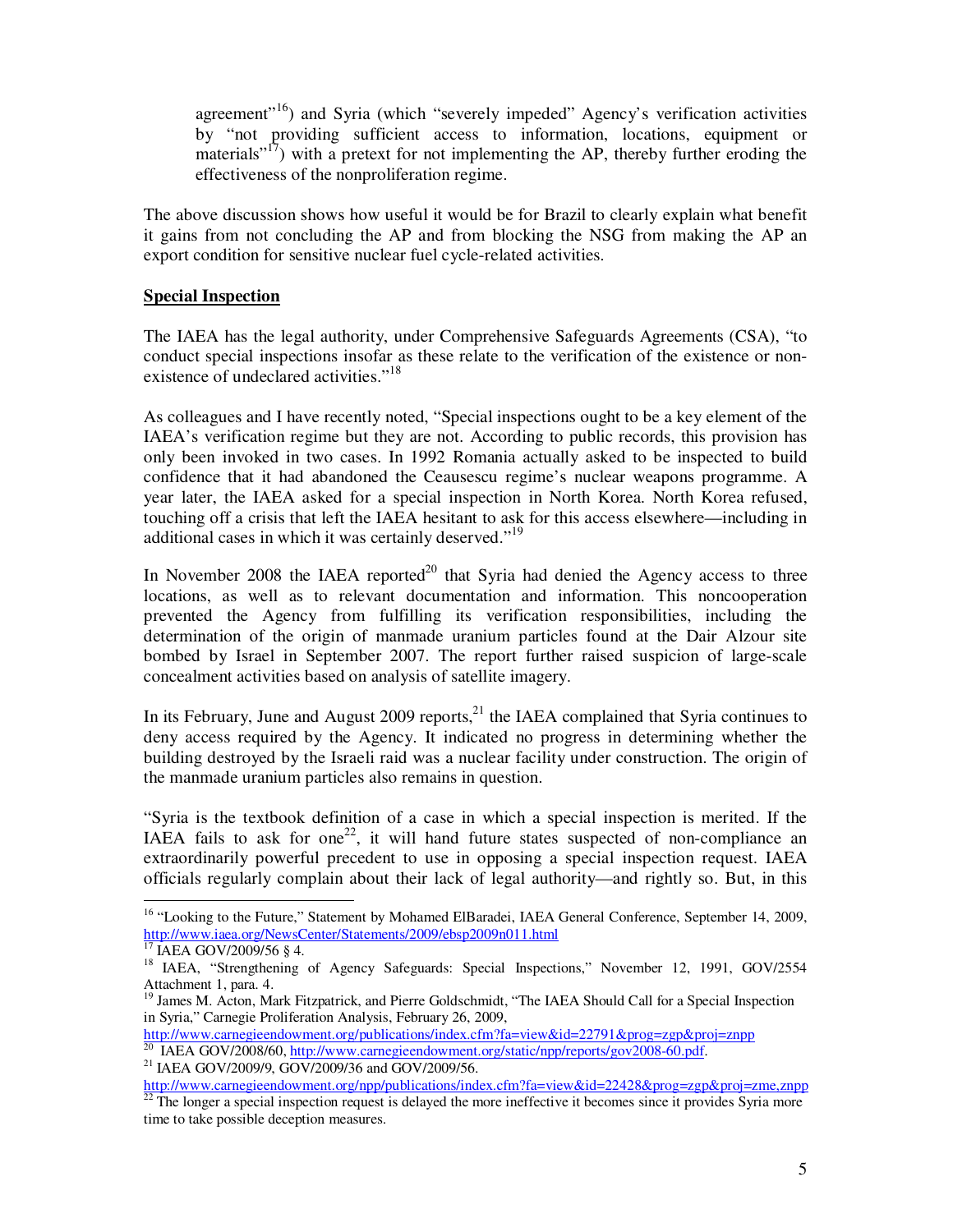instance, they will have only themselves to blame if they let the authority that they do have atrophy."<sup>23</sup>

# **Provision of "Helpful" Information**

In order to promptly uncover undeclared nuclear activities, it is necessary for the IAEA Secretariat to be fully and systematically informed about international transfers of nuclear material and equipment as well as illicit procurement attempts.

Therefore, as recommended by the Secretariat, the Board of Governors should "*request all States to provide to the Agency relevant information on exports of specified equipment and non-nuclear material, procurement enquiries, export denials, and relevant information from commercial suppliers in order to improve the Agency's ability to detect possible undeclared nuclear activities.*" 24

For the same reason, the Board should also request all member states to provide, on a quarterly basis, information regarding each *import* of specified equipment and non-nuclear material listed in Annex II of the AP. Providing such information is presently not obligatory and, even under the terms of the AP, requires a specific request from the Agency to a particular state.

The Board should approve and publish a list of information that member states are expected to communicate to the Agency in accordance with Article VIII.A of the IAEA Statute which states that "*Each member should make available such information as would, in the judgment of the member, be helpful to the Agency.*"

In the meantime, and as a first step, the IAEA Director General should issue an Information Circular to all member states drawing their attention to the fact that providing such information is most valuable for the Agency to fulfill its mandate and that the Secretariat expects all member states to do so on a quarterly basis.

# **Small Quantities Protocols**

In May 2005 the Director General brought to the Board's attention<sup>25</sup> shortcomings in the Agency's ability to provide safeguards assurances in states with "small quantities protocols" (SQPs), which have the effect of holding in abeyance the implementation of most of the safeguards measures provided for in Part II of Comprehensive Safeguards Agreements.<sup>26</sup>

It stresses that even "*APs do not provide for the right of the Agency to verify, if needed, that a State qualifies, or continues to qualify, for an SQP*."

Therefore, in September 2005, the Board decided that, in order to enable the timely conclusion of the Subsidiary Arrangements provided for in Article 38 of the safeguards agreement, all states having an SQP in force *"shall notify to the Agency as soon as the decision to construct or authorize construction of a facility has been taken."* 

 $\overline{a}$ 

 $23$  See footnote 18.

<sup>&</sup>lt;sup>24</sup> IAEA Secretariat's Note 45, August 2006.

<sup>&</sup>lt;sup>25</sup> IAEA GOV/2005/33.

<sup>26</sup> INFCIRC/153 (corrected).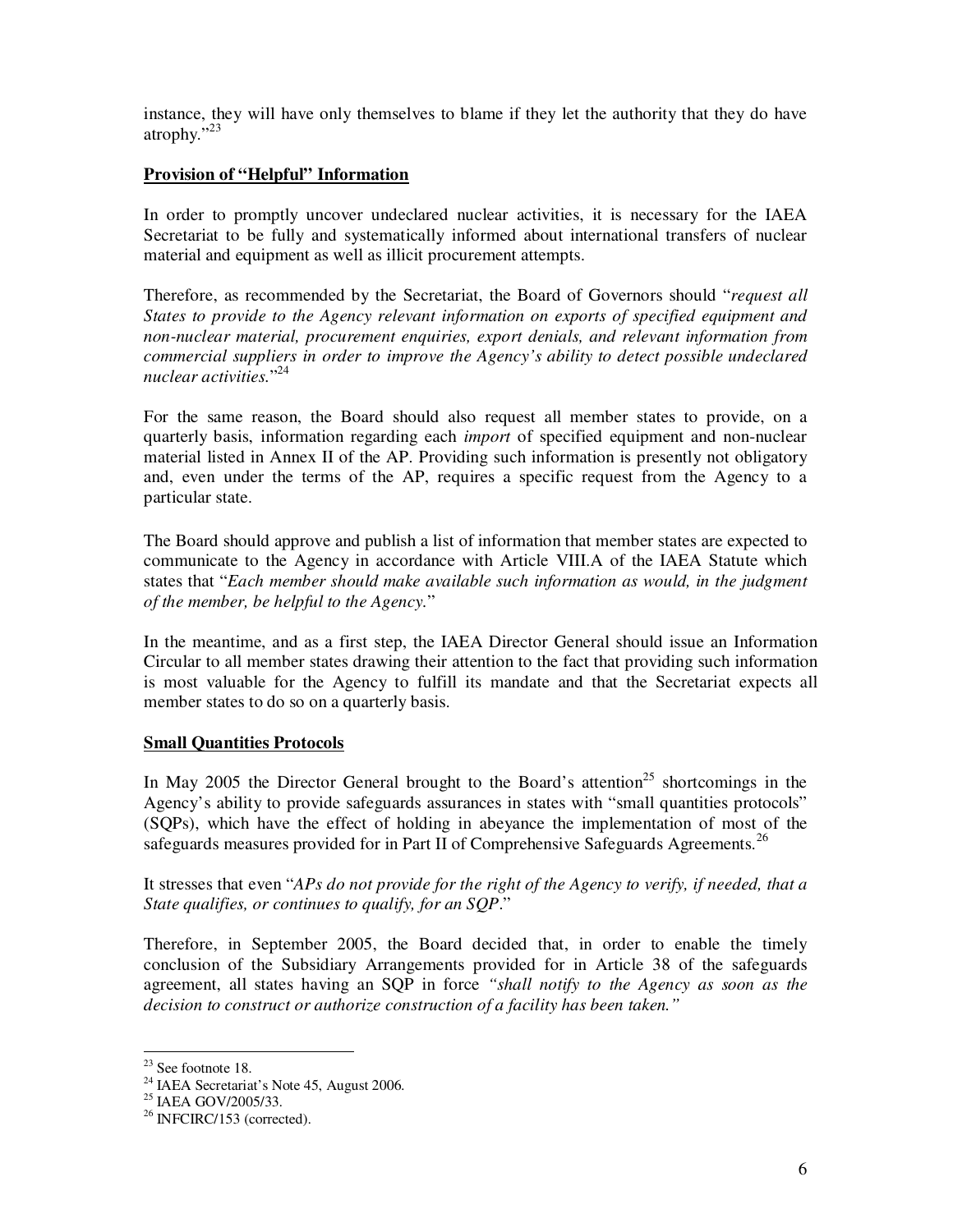The Director General should include in the Information Circular mentioned above, a request, under Article VIII. A of the Statute, that any member state concluding a nuclear cooperation or delivery agreement with a SQP state, immediately inform the IAEA Secretariat of its content and nature.

## **Early Design Information**

A little noticed but most important provision of Comprehensive Safeguards Agreements is the obligation for the state to provide the IAEA with early design information on all existing and new nuclear facilities, as specified in the "Subsidiary Arrangements."

The 1976 version of the Subsidiary Arrangements General Part "Code 3.1" stipulated that states should provide the Agency with a completed Design Information Questionnaire for new facilities *"no later than 180 days before the facility is scheduled to receive nuclear material for the first time.*" After the discovery of Iraq's undeclared nuclear program in 1991, this language was revised and instead recommended that states submit completed questionnaires for new facilities "*based on preliminary construction plans as early as possible, and…not later than 180 days prior to the start of construction.*"

In February 2003, Iran became the last state with significant nuclear activities to adopt the revised version of Code 3.1 through an exchange of letters with the IAEA, which is standard procedure. However, in March 2007 Iran informed the Agency that it had "suspended" the implementation of the new Code 3.1 and reverted to the 1976 version. The Agency immediately asked Iran to reconsider its decision, explaining that "*In accordance with Article 39 of Iran's Safeguards Agreement, agreed Subsidiary Arrangements cannot be modified unilaterally.*" 27

Since then, the Director General has reported four times, since December 2007, that Iran has refused to provide the Agency with the requested preliminary design information for the nuclear power plant Iran is to build in Darkhovin.

To make things worse, contrary to Article 48 of its safeguards agreement, between October 2008 and August 2009 Iran refused to allow the Agency to carry out the scheduled Design Information Verification (DIV) at the heavy water research reactor (IR-40) under construction in Arak.<sup>28</sup> The Agency has made very clear that its "*right to carry out DIV is a continuing right*" 29

The obligation to provide design information as specified in the Subsidiary Arrangements General Part is an integral part of CSAs. Iran's unilateral decision to suspend its implementation constitutes a breach of its safeguards agreement. One has to realize that without the obligation to provide early design information, Iran could construct an undeclared enrichment facility (as it recently did again near Qom) and hot cells suitable for reprocessing activities without having to inform the Agency more than six months before nuclear material is introduced in the facility. Six months is not enough time for the IAEA to design and implement an effective safeguards approach on any kind of facility—let alone such sensitive ones.

 $\overline{a}$ <sup>27</sup> IAEA GOV/2007/22, para.14, http://www.iaea.org/Publications/Documents/Board/2007/gov2007-22.pdf

<sup>&</sup>lt;sup>28</sup> The Director General reported on August 28, 2009, that Iran had finally allowed access to the reactor but that "Iran still needs to provide updated and more detailed design information", IAEA GOV/2009/55, § 11.

 $^{29}$  IAEA GOV/2008/59, § 9.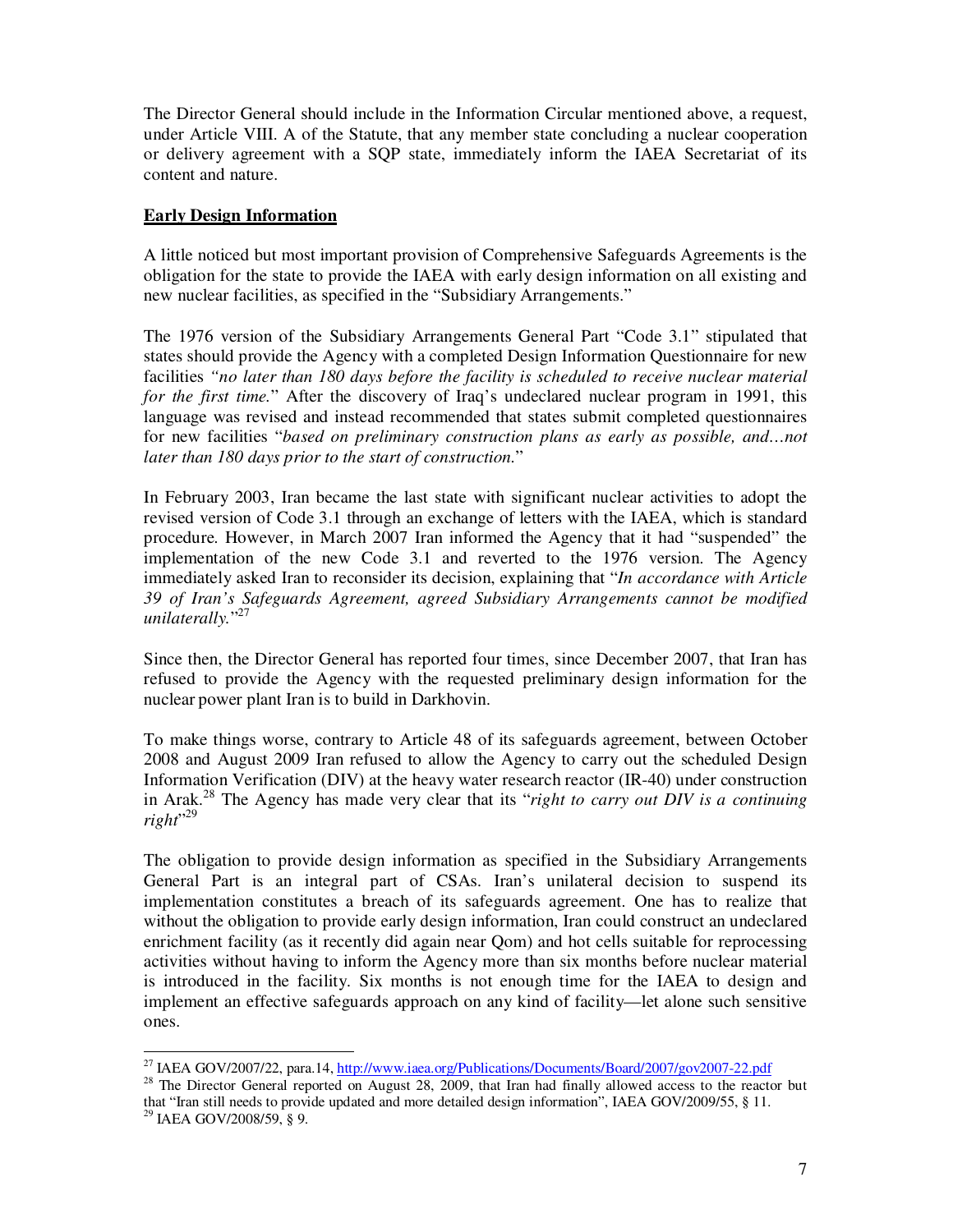The IAEA Board of Governors should adopt a resolution declaring that if a state deliberately denies inspectors access to facilities as provided under Article 48 of its safeguards agreement and/or Code 3.1 of its Subsidiary Arrangements, it constitutes a case of non-compliance under Article XII.C of the IAEA Statute. It is not sufficient to say that *"Iran's refusal to grant access to carry out DIV is inconsistent with its obligations under its Safeguards Agreement"* as was stated by the head of the IAEA Legal Office in March 2009.<sup>30</sup>

 The Agency should not be complacent toward states that are violating their obligations if it wants to avoid signalling to potential cheaters that doing so will have no consequences. With this concern in mind, it is of great importance to promptly expose and respond to cases of non-compliance.

#### **3. Reporting Non-Compliance**

According to the IAEA Statute (Article XII.C), reporting a state to the UNSC for noncompliance with its safeguards undertakings can be seen as a process comprising the following steps, the last three of which can be taken in sequence or simultaneously:

Step 1: Agency's inspectors, in practice through the Deputy Director General for Safeguards, report any cases of non-compliance to the Director General;

Step 2: The Director General transmits the report of non-compliance to the Board of Governors;

Step 3: The Board makes a formal finding of non-compliance;

Step 4: The Board calls upon the state in question "*to remedy forthwith any non-compliance which it finds to have occurred*";

Step 5: The Board reports the cases of non-compliance to the Security Council and General Assembly of the United Nations*.* 

Since there is no official definition of what constitutes "non-compliance,"<sup>31</sup> it is essential to agree on a non-exhaustive list of failures and breaches of safeguards undertakings that individually or in combination constitute, for the IAEA Secretariat, clear and factual cases of non-compliance. Some of those cases are described in the IAEA Safeguards Glossary.<sup>32</sup>

The Secretariat should adopt as a guideline the position stated by Director General ElBaradei in November 2002: *"I believe that while differing circumstances may necessitate asymmetric responses, in the case of non-compliance with non-proliferation obligations, for the* 

 $\overline{a}$  $30$  Statement by Legal Adviser to the IAEA Board of Governors, March 2009, available at: http://www.armscontrolwonk.com/2218/iaea-legal-adviser-on-arak-darkhovin

<sup>&</sup>lt;sup>31</sup> This question has already been well analyzed by John Carlson in the Australian Safeguards and Non-Proliferation Annual Report for 2003-2004.

<sup>&</sup>lt;sup>32</sup> See "IAEA Safeguards Glossary," Section 2.2(d), International Nuclear Verification Series No. 3, 2001, http://www-pub.iaea.org/MTCD/publications/PDF/nvs-3-cd/Start.pdf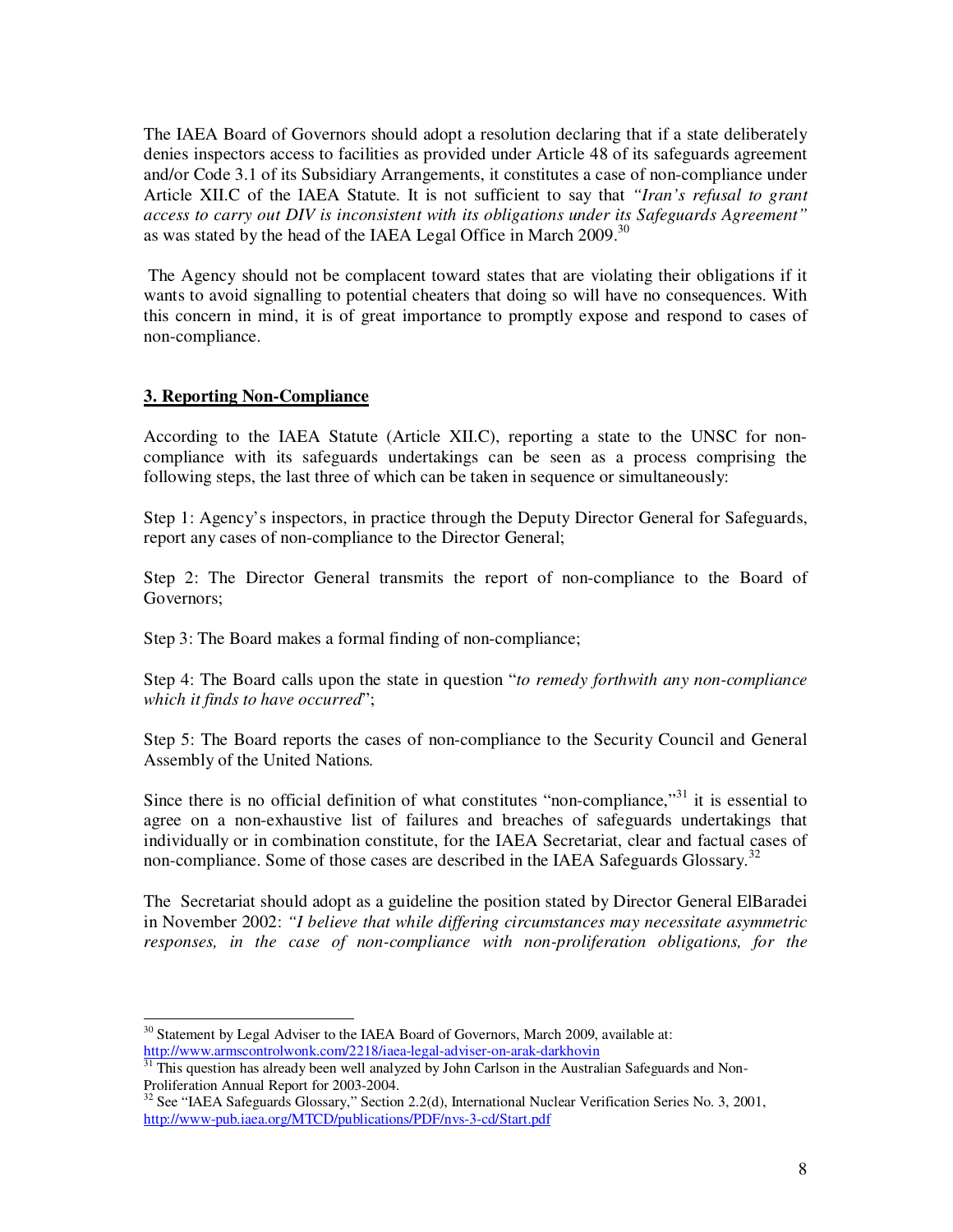*credibility of the regime, the approach in all cases should be one and the same: zero tolerance."*<sup>33</sup>

By reporting that Iran (and later Libya<sup>34</sup>) was "*in breach of its obligation to comply with the provision of the Safeguards Agreements*" instead of using the word "non-compliance", the Director General deliberately left to the Board the sole responsibility of making the formal finding of non-compliance (i.e., Step 3). Unfortunately, this may have contributed to the politicization of the issue and, from 2003 onwards, to the collapse of the widely praised "Vienna spirit" of consensus that prevailed at the IAEA during the 1990s.

Unlike the Board of Governors, the IAEA Secretariat is expected to act as a technical and totally apolitical body in order to maintain its reputation of objectivity and impartiality.

It will be one of the main tasks of the new Director General to restore member states' confidence that the IAEA Secretariat will promptly, fully, and factually report on safeguards non-compliance in accordance with the Agency's Statute.

#### **4. Responding to Non-Compliance and Withdrawal**

A state found to be in non-compliance by the Board of Governors has to be referred to the UNSC. The Board is not obliged to make this report immediately if it wishes to give the noncompliant state sufficient time to implement the necessary corrective actions. If the noncompliant state fully and proactively cooperates with the Agency, the Board will refer the case to the Security Council *for information purposes only* while likely praising the state for its constructive attitude (as it did in the case of Libya). If, on the contrary, the non-compliant state uses delaying and deception tactics and does not provide prompt access to locations, equipment, documents and relevant persons, the Agency may need to request from the UNSC legally-binding<sup>35</sup> (but temporary) expanded verification rights.

As exemplified by the cases of North Korea and Iran, one of the greatest difficulties in deterring states from violating their nonproliferation undertakings and from ignoring legallybinding UNSC resolutions is their hope that for geopolitical or economic reasons at least one of the five veto-wielding members of the UNSC will oppose the adoption of effective sanctions.

To guarantee a timely UNSC reaction in cases of non-compliance with Comprehensive Safeguards Agreements, and to increase the likelihood of negative consequences if the state does not comply with UNSC and IAEA resolutions, the Security Council should adopt a generic (i.e. not state specific) resolution, under Chapter VII of the UN Charter, based on the model contained in Annex I of a recent Carnegie Paper on "Concrete Steps to Improve the Nonproliferation Regime."<sup>36</sup> In order to give the IAEA the verification tools it need in case a noncompliant state does not adequately cooperate with the Agency to resolve pending issues, this resolution provides that *upon request by the Agency*, the UNSC would automatically

 $\overline{a}$ 

<sup>&</sup>lt;sup>33</sup> Carnegie International Nonproliferation Conference, Washington DC, November 14, 2002

<sup>&</sup>lt;sup>34</sup> Libya admitted in 2003 that its previously undeclared nuclear activities were part of a nuclear weapons program. This represented an undisputable case of non-compliance.

<sup>&</sup>lt;sup>35</sup> IAEA Board of Governors' resolutions are not legally binding.

<sup>&</sup>lt;sup>36</sup> Pierre Goldschmidt, "Concrete Steps to Improve the Nonproliferation Regime," Carnegie Paper No. 100, April 2009, http://www.carnegieendowment.org/publications/index.cfm?fa=view&id=22943&prog=zgp&proj=znpp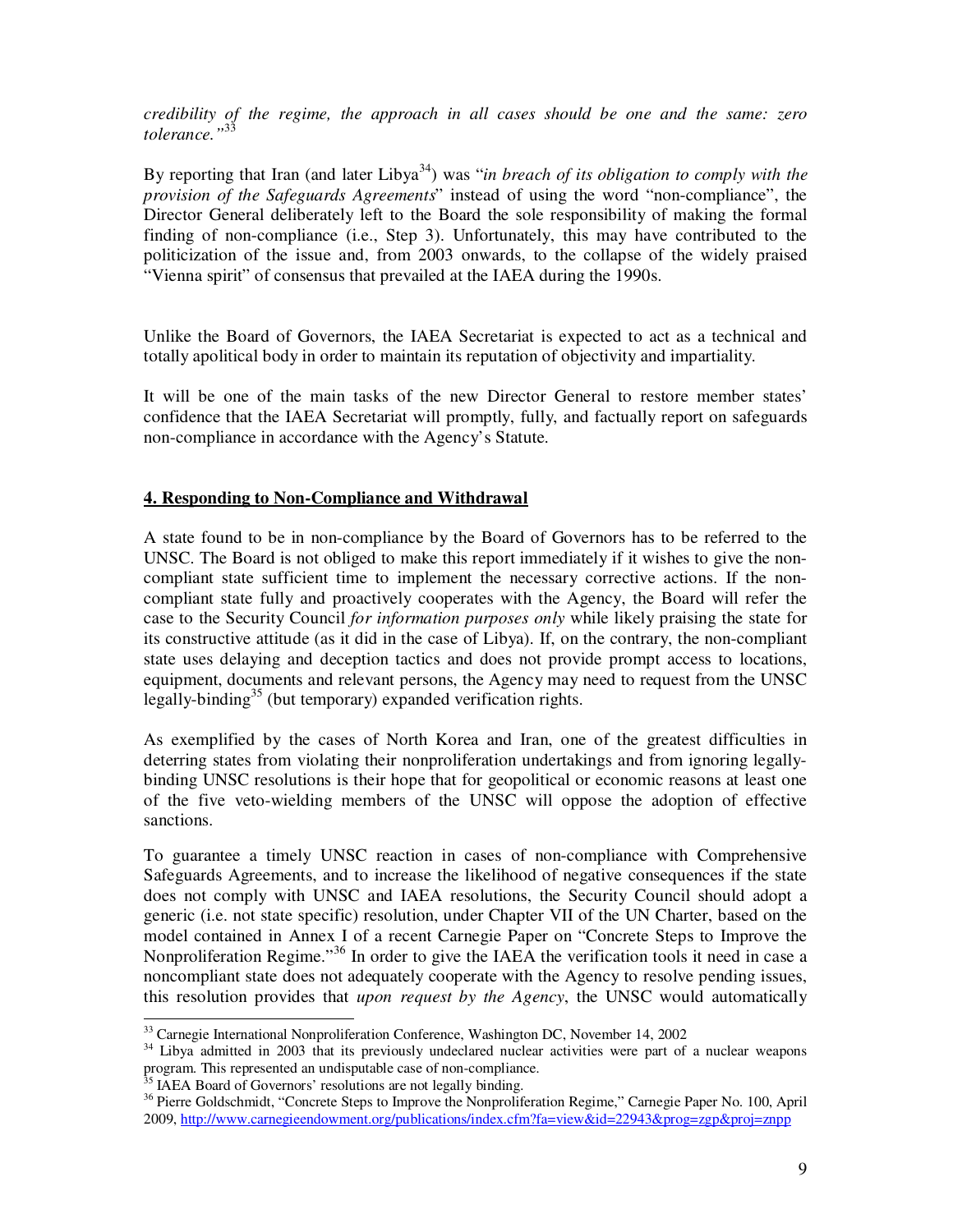adopt a *specific* resolution under Chapter VII requiring that state to grant to the Agency extended access rights, set out in the Temporary Complementary Protocol  $(TCP)^{37}$ . These rights would be *terminated* as soon as the Agency's Secretariat and the Board of Governors have drawn the conclusion that there are no undeclared nuclear material and activities in the state and that its declarations to the IAEA are correct and complete.

Under the multi-stage process foreseen in this UNSC generic resolution, if the Director General of the IAEA were unable to report within 60 days of the adoption of the state-specific resolution that the noncompliant state is fully implementing the TCP, the UNSC shall adopt a second specific resolution requiring the state to immediately suspend all uranium and plutonium conversion and enrichment-related activities as well as all reprocessing-related activities.

If the noncompliant state further refused to fully implement the relevant UNSC resolutions, the Security Council shall adopt a third Chapter VII resolution calling on all states to forthwith suspend the supply of any military equipment and cooperation with the noncompliant state as long as it remains in noncompliance with Security Council and IAEA resolutions. It is indeed logical and legitimate for the Security Council to agree *a priori* that in these circumstances all military cooperation with that state would be suspended. This should constitute a strong disincentive for states to defy legally binding UNSC resolutions, but would in no way impact the wellbeing of ordinary citizens.

Another particularly threatening case for international peace and security is the withdrawal from the NPT of a non-nuclear-weapon state that has been found by the IAEA to be in noncompliance with its safeguards agreement. As has been stressed on many occasions, the great benefit that the NPT brings to the international community would be dangerously eroded if countries violating their safeguards agreements and/or the NPT felt free to withdraw from it, develop nuclear weapons, and enjoy the fruits of their violation with impunity.

To address this issue the Security Council should adopt (under Chapter VII of the UN Charter) another generic and legally-binding resolution, stating that if a state withdraws from the NPT (an undisputed right under its Article X.1) *after* being found by the IAEA to be in non-compliance with its safeguards undertakings, then such withdrawal constitutes a threat to international peace and security, as defined under Article 39 of the UN Charter. This generic resolution<sup>38</sup> should also provide that, under these circumstances, all materials and equipment made available to such a state or resulting from the assistance provided to it under a Comprehensive Safeguards Agreement would have to be forthwith frozen and removed from that state under IAEA supervision and remain under Agency safeguards. If the state still refuses to comply, then all military cooperation with that state would be suspended.

#### **5. Conclusion**

 $\overline{a}$ 

Brazil is seeking a permanent seat on the UN Security Council and has received support from Russia, France, and the United Kingdom. There are strong indications that the U.S. is also willing to support Brazil's inclusion, albeit without a veto right. Brazil can count on the support of many other states such as Indonesia, South Africa and, of course, the other members of the Group of Four (Germany, India and Japan).

 $37$  See in Annex I of the paper referred to in the above footnote.

<sup>&</sup>lt;sup>38</sup> See the proposed model resolution in Annex II of the paper referred to in footnote 35.